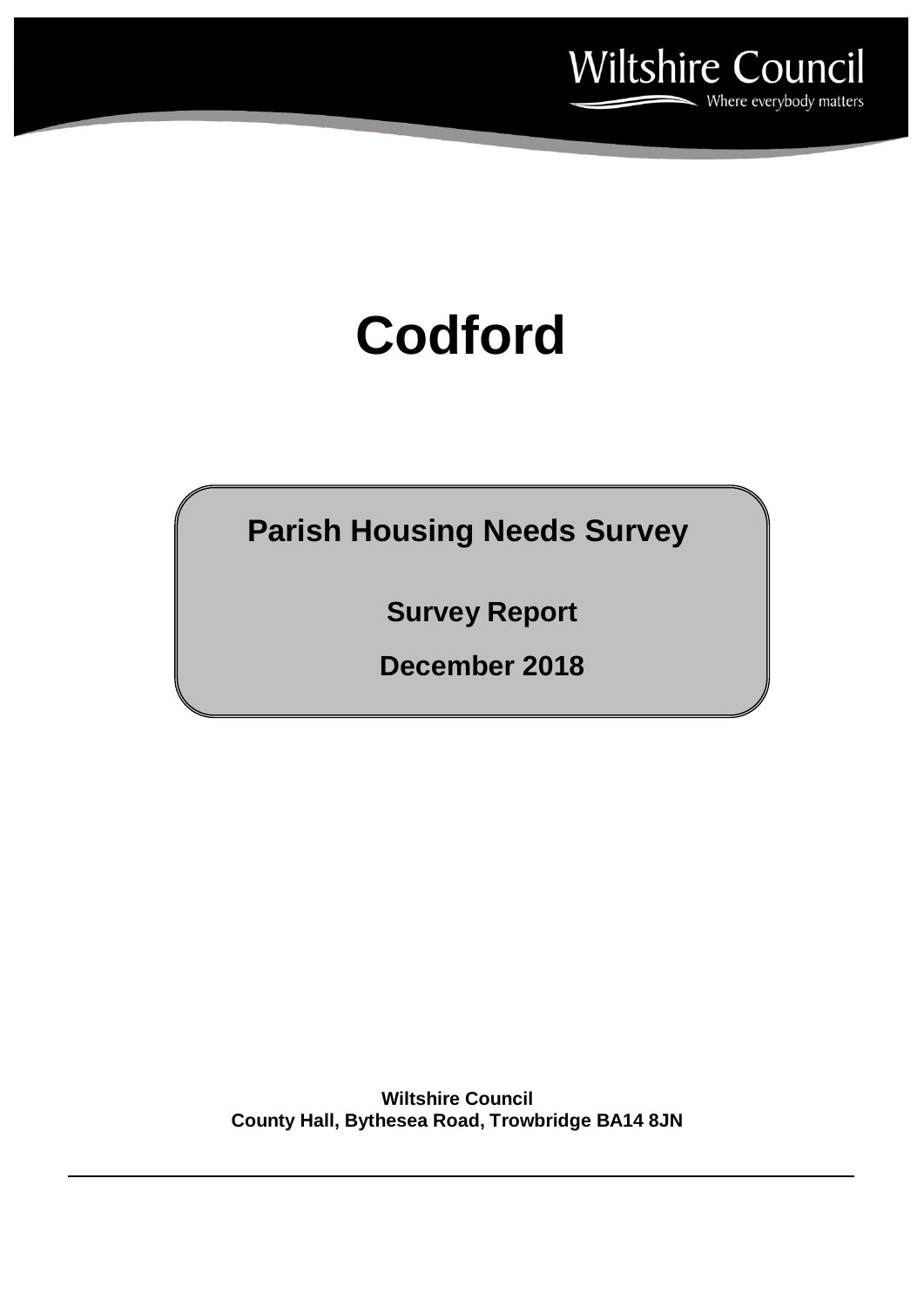## **Contents** Page

| Parish summary                                            | 3  |  |  |  |
|-----------------------------------------------------------|----|--|--|--|
| Introduction                                              | 4  |  |  |  |
| Aim                                                       | 4  |  |  |  |
| Survey distribution and methodology                       |    |  |  |  |
| Key findings                                              |    |  |  |  |
| Part 1 – Households currently living in the parish        | 5  |  |  |  |
| Part 2 – Households requiring accommodation in the parish | 9  |  |  |  |
|                                                           | 13 |  |  |  |
| Affordability                                             |    |  |  |  |
| Summary                                                   |    |  |  |  |
| Recommendations                                           |    |  |  |  |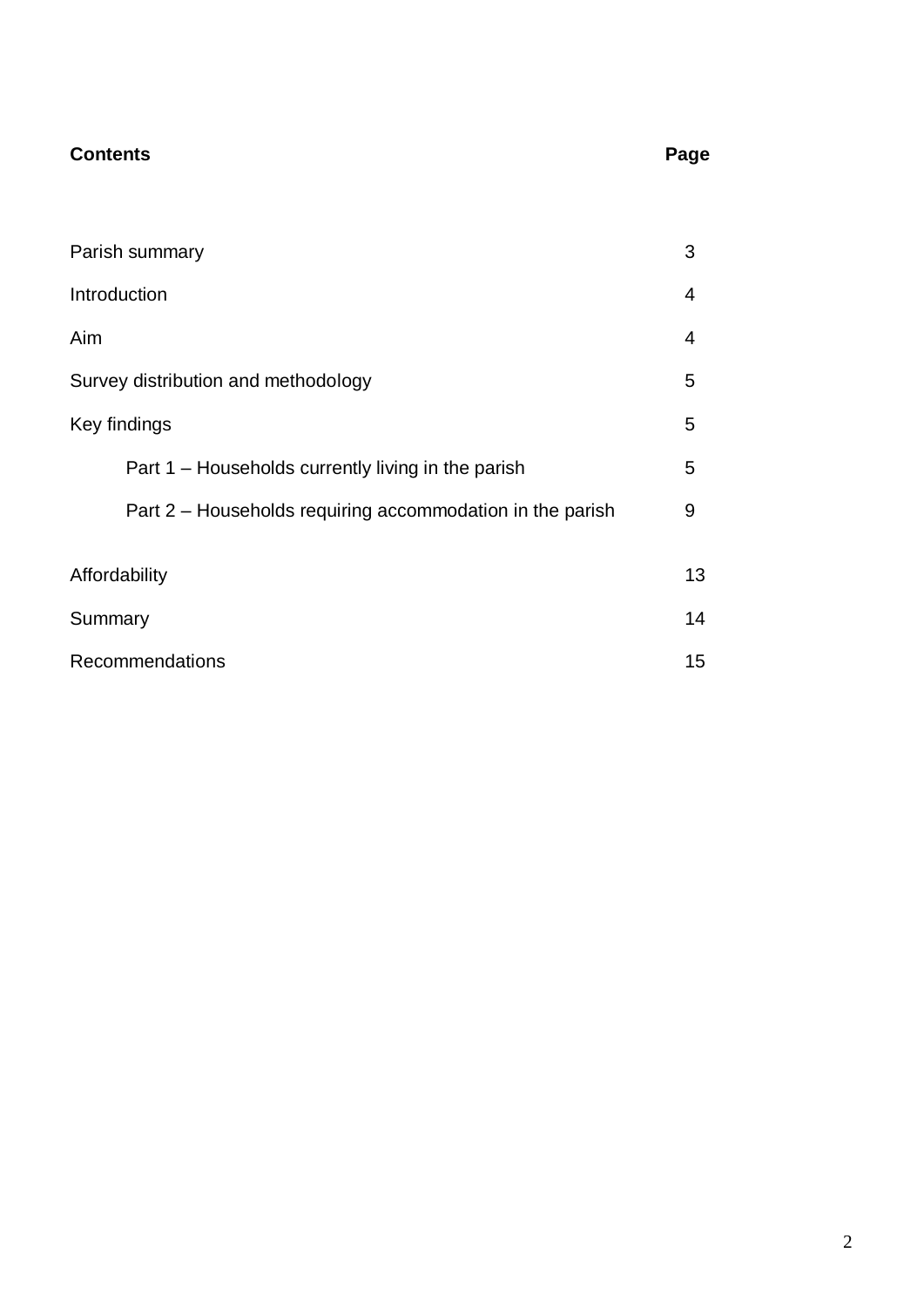#### **1. Parish Summary**

The parish of Codford is in Warminster Community Area within the local authority area of Wiltshire.

The Codford of the 21st Century was once three settlements: Codford St Mary, Codford St Peter and Ashton Gifford. The village is 14 miles from Salisbury to the east and 7 miles from Warminster to the west. The A36 was by-passed around the village in 1990 taking the heavy traffic away.

The twin villages were turned into military encampments during two world wars. In WWI Codford had 15 camps while the other villages in the Wylye Valley had 12 between them. At the time, troops mainly from Britain, Australia and New Zealand were stationed here. There is a chalk hill figure of the Australian Army Cap Badge carved on Lamb Down, originally in 1916, covered in WWII, and cut again when hostilities ceased. It is known locally as The Codford Badge or the Rising Sun.

Codford has a Commonwealth War Grave Cemetery, known locally as the ANZAC Cemetery, off Church Lane near St Mary's Church. This is the second largest WWI New Zealand cemetery in the UK and also contains WW1 Australian war graves.

During WWII it was the British, Americans and finally the Poles who were based in the village. In 1941 the 6th Guards Armoured Brigade; comprised of Grenadier, Coldstream, Scots and Welsh Guards battalions arrived in Codford. They were camped in some of the same locations used in WW1 until 1943, when they moved and made way for the training of U.S. Armoured troops in preparation for D-Day.

The modern village has what is believed to be the only village theatre in the country with its own amateur company, located in the old Woolstore. There is a doctors' surgery with a dispensary, a veterinary surgery, a primary school, a preschool and an after-school club. A new shop opened at the beginning of 2012 with the Post Office, an off-license, a bakery, a lottery outlet, a workshop and a garage. There is a road-side café and an Indian restaurant beside the A36 at Hillside. In the middle of the village is a large village hall, (hung with the painted shutters from its predecessor, of cap and regiment badges from WWII), a social club, a large playing field with a children's play area and two tennis courts. In addition, there are facilities for skittles, short mat bowls, football, Lawn tennis and badminton. Codford is a thriving, forward- looking community with a very real sense of its history and its military past.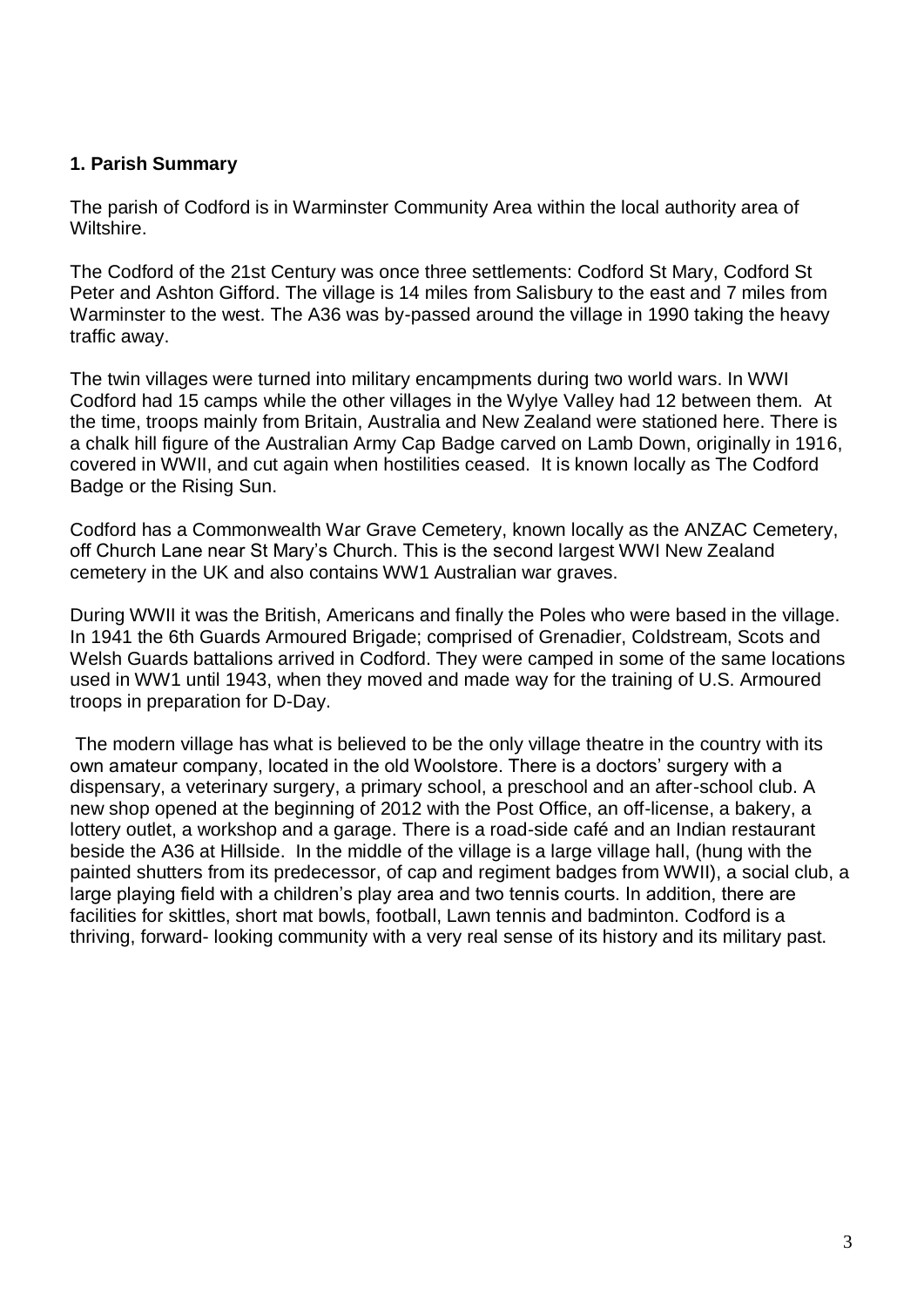#### **2. Introduction**

In Autumn 2018, Wiltshire Council's Development Officers discussed carrying out a rural housing needs survey with Codford Parish Council, to establish if there was a proven need for affordable housing in the parish and potentially to use the findings of the survey to inform the parish plan.

Such surveys assist officers in identifying those areas with the greatest housing problems so that scarce financial resources can be put to best use.

Experience has shown that these surveys need to be carried out at regular intervals if the results are to remain relevant in identifying trends.

- The Principal Development Officers are employed by Wiltshire Council's Service Development and Enabling Team to assist in the delivery of new affordable housing.
- The Principal Development Officers work closely with rural communities, housing associations, local authorities and landowners to meet the affordable housing needs of rural communities.
- The survey is funded by members of the Wiltshire Rural Investment Partnership (WRIP).<sup>1</sup>
- 'The Wiltshire Rural Investment Partnership brings together representatives from the economic development, regeneration, spatial planning, service development and enabling teams of Wiltshire Council together with Registered Provider [housing association] partners and Homes England to enable and promote the sustainable delivery of new build housing in the rural communities of Wiltshire.<sup> $2$ </sup>

#### **3. Aim**

 $\overline{a}$ 

The aim of carrying out the survey is to investigate the affordable housing needs of local people (or those who need to live) in Codford parish.

- 'Housing need' can be defined as the need for an individual or household to obtain housing that is suitable to their circumstances.
- It implies that there are problems or limitations with the household's current housing arrangements and that the household is unable to afford or to access suitable accommodation in the private sector.
- Such problems may be concerned with housing costs, size, location, layout, state of repair, or security of tenure either immediately or in the future.

<sup>1</sup> The members of WRIP that contribute to the survey funding are Wiltshire Council and six Registered Providers of social housing (housing associations) - Aster, GreenSquare, Guinness, Stonewater, Selwood Housing and White Horse Housing Association.

<sup>&</sup>lt;sup>2</sup> Para 1.1, 'Purpose', *Terms of Reference for the Wiltshire Rural Investment Partnership*. Full WRIP membership: Wiltshire Council, Aster, White Horse Housing Association, GreenSquare, Guinness, Stonewater, Selwood Housing, Homes England and the Wiltshire Community Land Trust.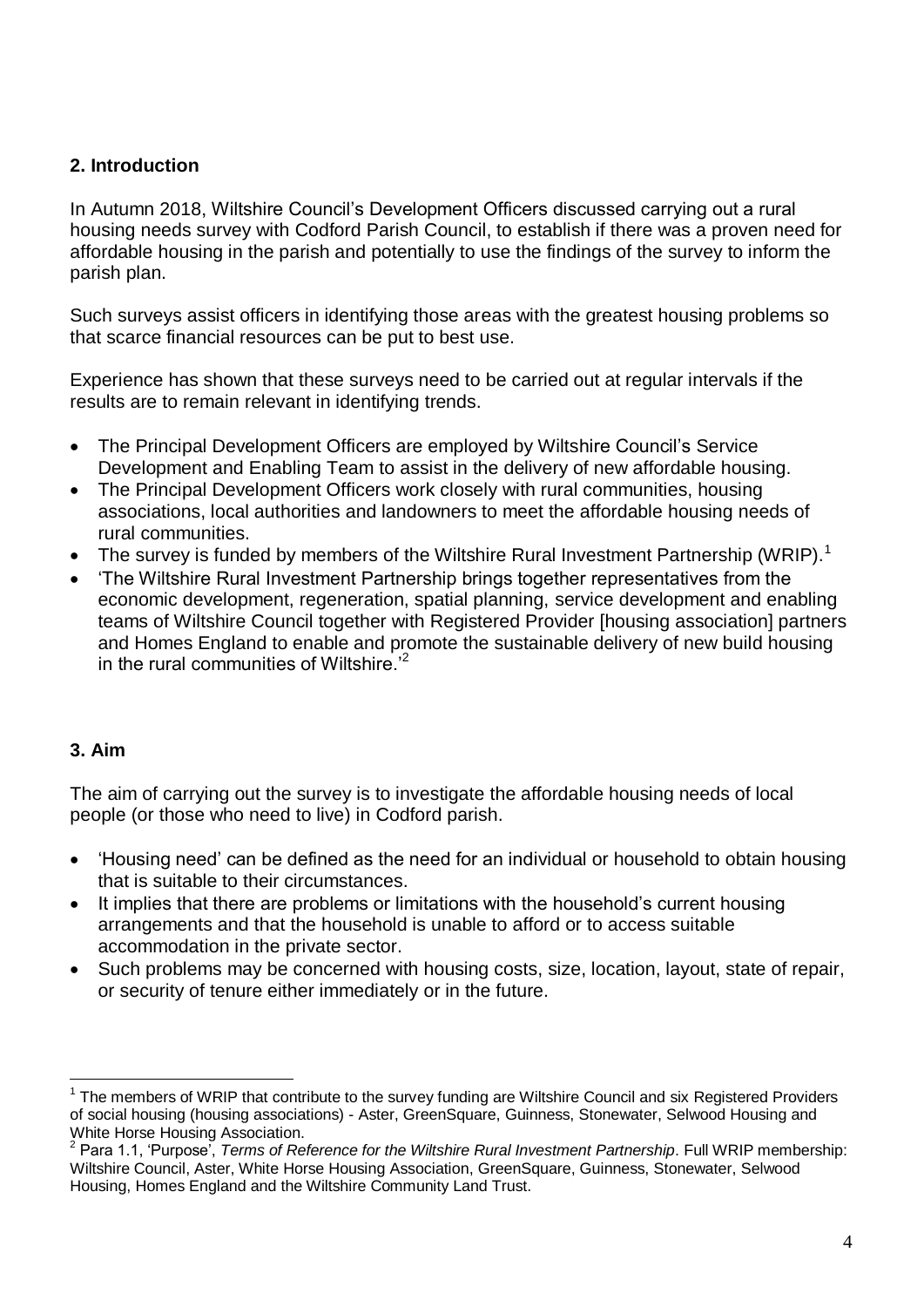#### **4. Survey Distribution and Methodology**

In order to carry out the housing needs survey, questionnaires were delivered to the Parish Council for distribution on the 22<sup>nd</sup> October 2018.

To encourage a good response, households were given a pre-paid envelope in which to return the completed survey. The council applies the data protection policy to responses, ensuring that all survey responses remain anonymous.

Residents were asked to return the completed surveys in the pre-paid envelopes by  $26<sup>th</sup>$ November 2018. The forms were recorded and analysed by the Service Development Officers at Wiltshire Council.

- A total of 378 questionnaires were distributed to the parish.
- Everyone was asked to complete the first section of the form.
- If a household considered itself in need, or likely to be in need of affordable housing within the next five years, it was invited to complete the rest of the survey.
- There was a good response rate of 32% with 121 replies received.
- This report describes the views only of the residents who returned the questionnaires and these views may not be representative of the wider population of Codford.
- 11 responses were made online.

### **5. Key Findings**

This report is divided into two parts. The first section looks at existing households in the parish in order to provide a description of the current housing in Codford. This section also describes the levels of new housing, if any, which would be supported by respondents to the survey.

The second section examines the households who have declared a need for new housing in Codford. The section begins by describing the overall need for both market and affordable housing in the parish. A financial assessment is then made in order to determine the numbers of households who have a current need for new affordable housing. The results of this assessment are summarised in the recommendations of the report (Section 8).

### **Part One – Households currently living in the parish**

The first question asked on the survey was whether the respondents' home in Codford was their main home. 99.2% of those who replied said that it was.

The 2011 Census data for Codford indicates that 63.5% of households in the parish were owner-occupying, 20.1% were renting from social landlords, 12.7% were privately renting and 3.7% of households were living rent free. $3$ 

The chart below shows the tenure of respondents to the survey. The majority (76%) of respondents were owner-occupiers, while 12.4% of respondents were living in socially rented properties, 7.4% were renting from a private landlord or letting agency, 0.8% were living in

<sup>3&</sup>lt;br><sup>3</sup> http://www.nomisweb.co.uk/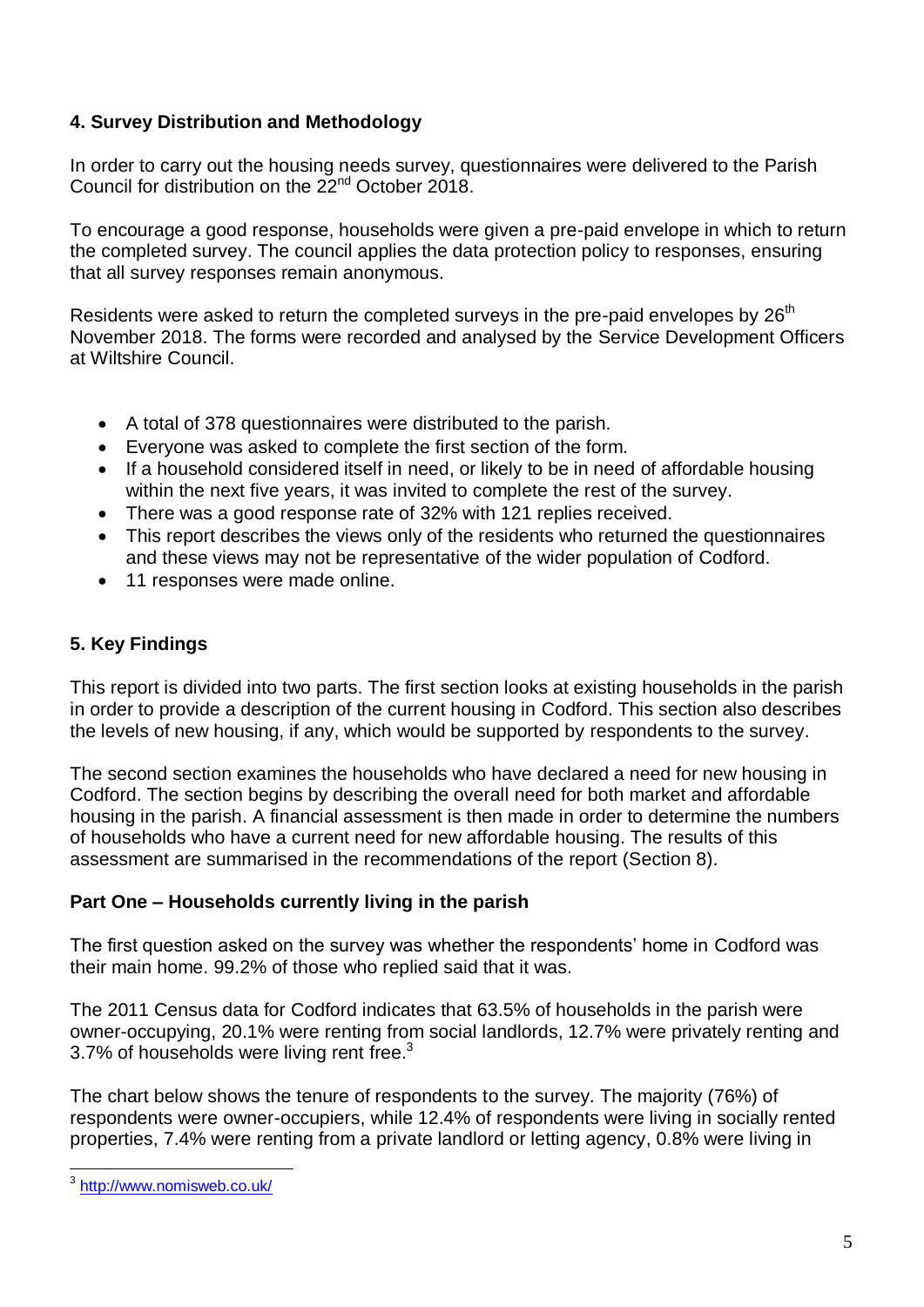accommodation tied to their employment, and 1.7% were living with a relative/friend. These results indicate a bias in the survey responses toward those living in owner-occupied homes and the rest of this section should be read with this in mind.

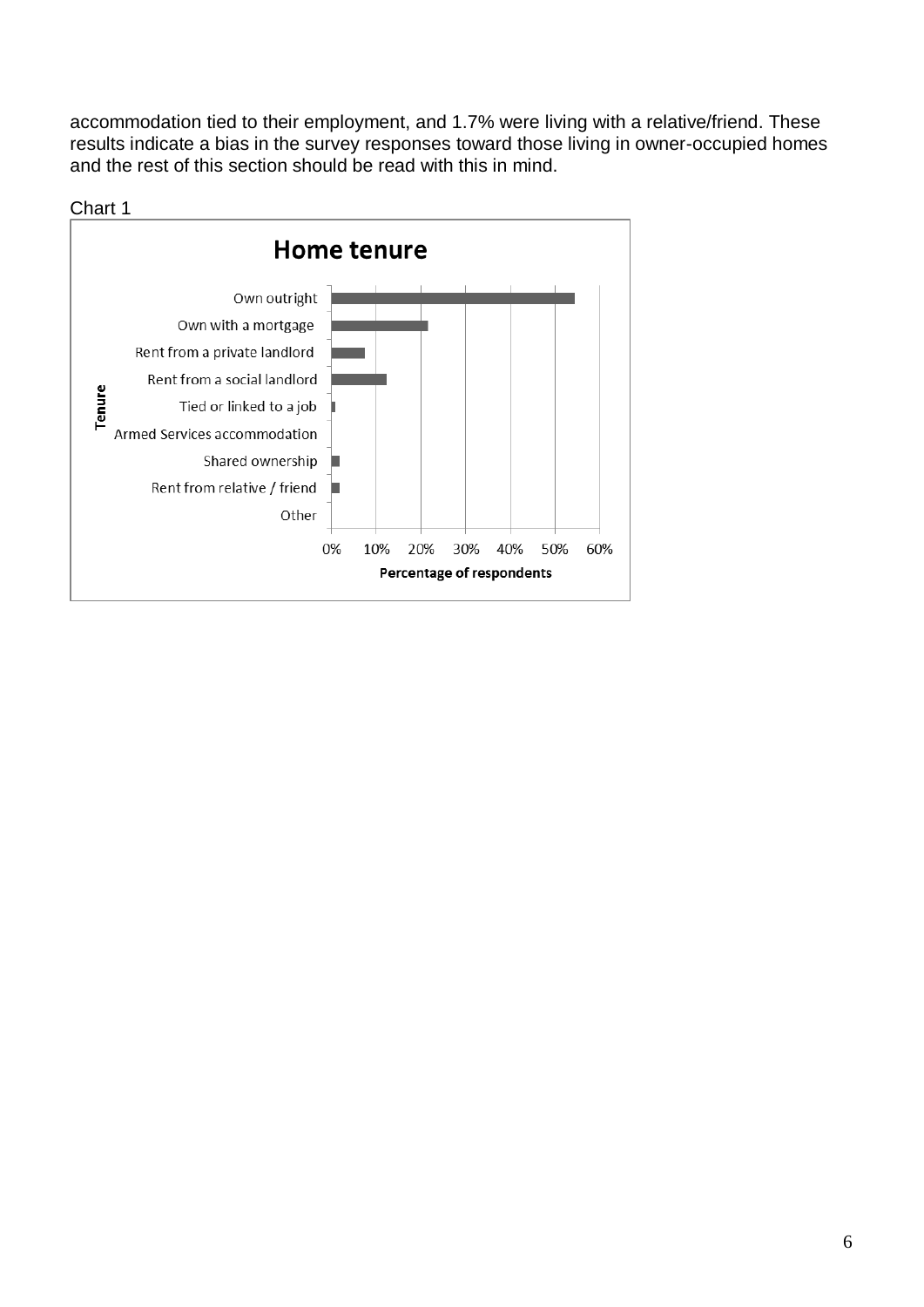The chart below indicates the length of time that respondents have lived in their current home. It shows that the majority of people who responded to the survey have lived in the parish for more than ten years, which is appropriate for the high levels of owner occupation among survey respondents:



Many respondents to the survey lived in large family homes, with 11.6% of respondents having five or more bedrooms in their property. 28.1% lived in four bedroom homes, 41.3% had three bedrooms and 19% had two bedrooms. No respondents lived in homes with one bedroom.

The spread of ages recorded in the survey indicates that over a third (41.9%) of respondents' household members were aged 65+:



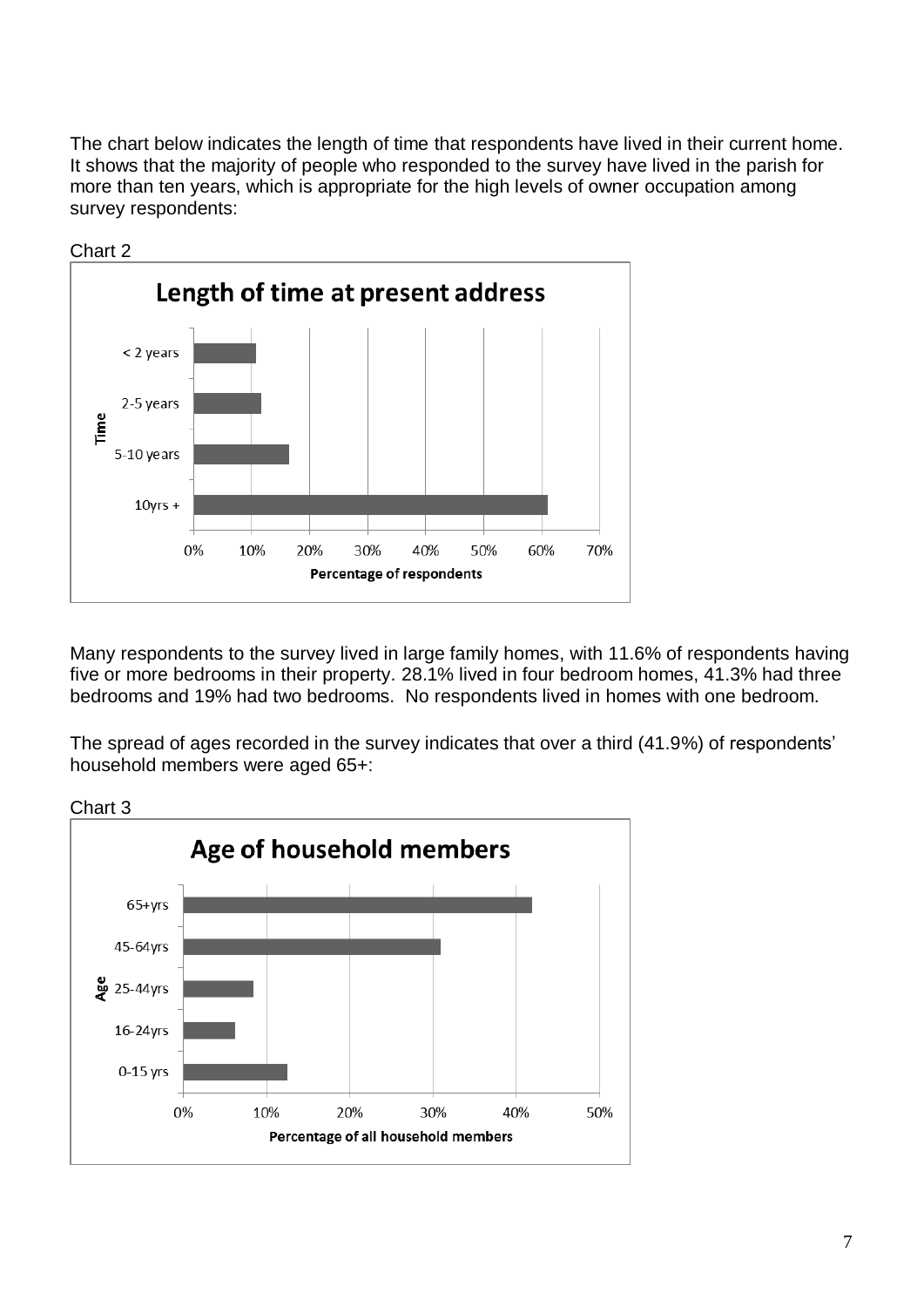As shown in the chart above however, there were significant numbers of households responding to the survey with members aged 45-64 (30.9%) and with children aged under 16. This indicates a spread of different household types in Codford, from older person households with fewer members, to younger households with children.

The distance travelled to work can also be a good measure of the sustainability of local housing development, as more people working locally can indicate an ongoing need for local housing. The table below shows how far people in the respondents' households travelled to work:

| Persons in   | <b>Distance to work</b> |              |               |              |              |
|--------------|-------------------------|--------------|---------------|--------------|--------------|
| household    | Up to 2<br>miles        | 2 - 10 miles | 10 - 50 miles | 50 miles $+$ | <b>Total</b> |
| Person 1     | 14                      | 15           | 26            |              | 63           |
| Person 2     |                         |              | 16            |              | 35           |
| Person 3     |                         |              |               |              |              |
| Person 4     |                         |              |               |              |              |
| Person 5     |                         |              |               |              |              |
| <b>Total</b> | 19                      | 32           | 43            |              | 105          |

Table 1

These results suggest a mixed level of sustainability for new housing development in Codford, indicated by the survey respondents' access to local sources of employment. While 48.5% of the households' working members usually travel less than ten miles to their place of work, 51.5% travel more than that, suggesting a potential lack of more local sources of employment.

Respondents were also asked whether anyone currently living in their household would need separate accommodation in the parish now or in the near future, to which 7.6% of respondents (nine households) answered 'yes', indicating a low level of sustained need for housing in the parish.

Respondents were then asked how many new homes they would support being built in the parish. A large majority of respondents (87.6%) were in support of some new housing in Codford, with the most popular option (33.6% of respondents) being for between four and ten new homes. 12.4% of respondents were opposed to any new housing in Codford parish: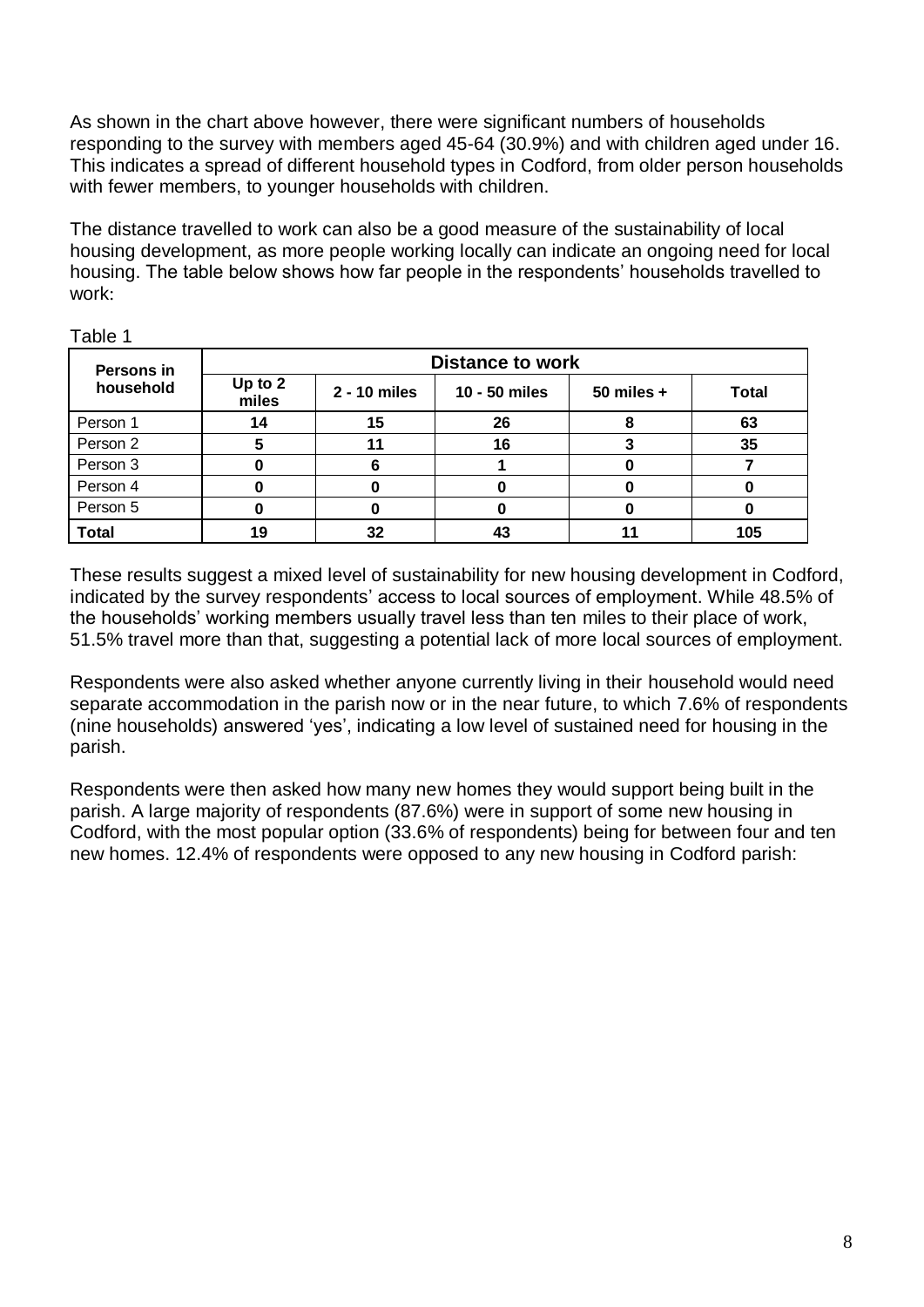

Respondents to this section were finally asked what types of housing development, if any, they would support. The types of housing considered most needed in Codford by the survey respondents were affordable starter homes for young people (75.2%) and older persons' accommodation (48.7%). Full results are given in the chart below (more than one answer could be given):



### **Part two – Households requiring accommodation in the parish**

This section of the report looks initially at all the responses to section two of the survey in order to give a broad picture of the need for both market and affordable housing in the parish. A financial assessment and an evaluation of the current affordable housing in Codford are then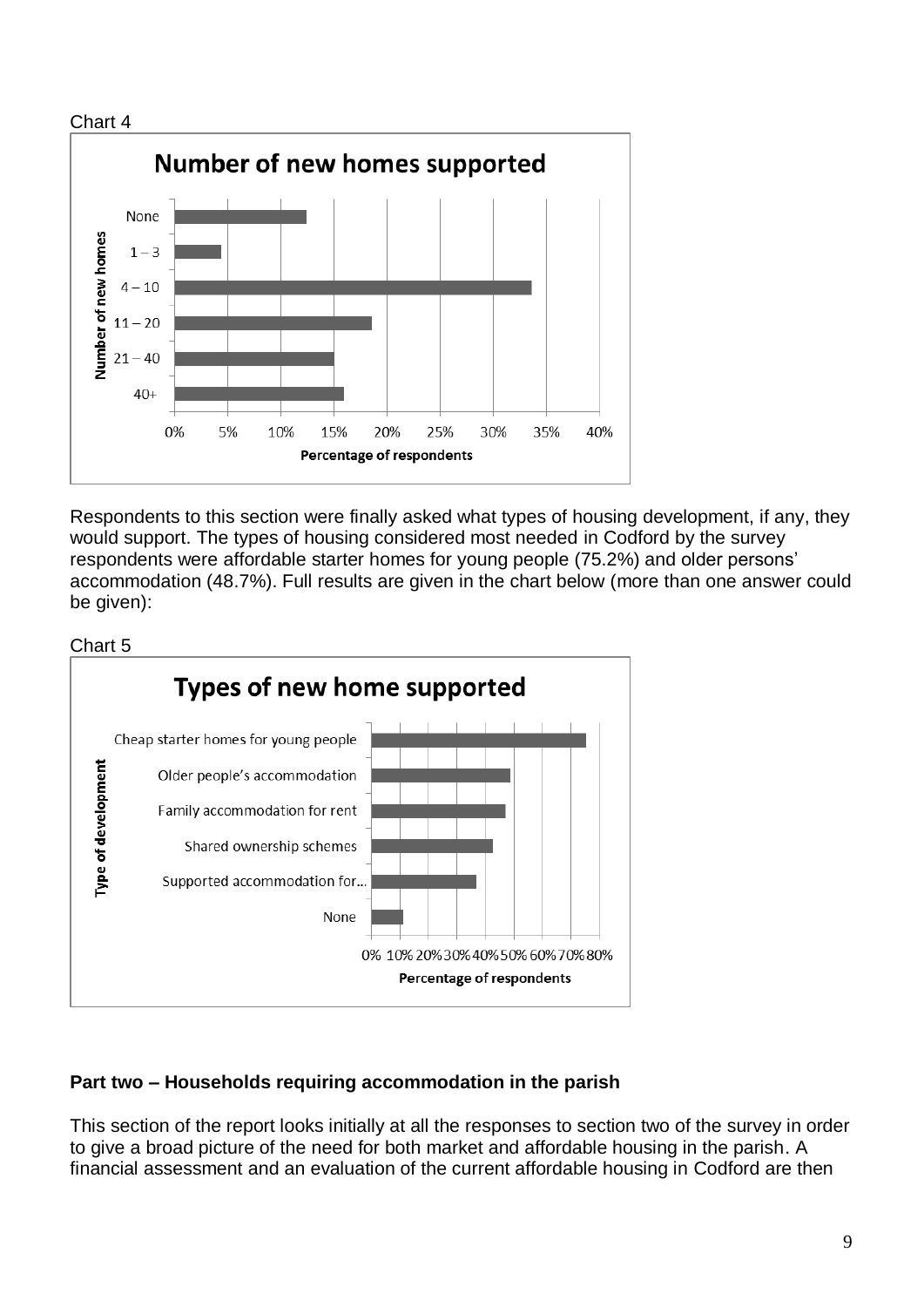made in order to describe in more detail the need for specifically affordable (i.e. non-market) housing.

Eleven respondents replied to this section of the survey, indicating their need for housing in Codford. The most frequent reasons given for needing to move were currently living with their families but wanted to live independently in the parish (four households) and currently renting but would like to buy (four households). More than one answer could be given.

The respondents requiring accommodation in the parish were asked what type of tenure they sought. The expressed need was for all types of tenure, with buy own home the most desired. Households could indicate more than one response:



Chart 6

Respondents to this section were also asked what type of housing they required. The most sought-after type was semi- detached properties. Full responses are given in the chart below (more than one answer could be given):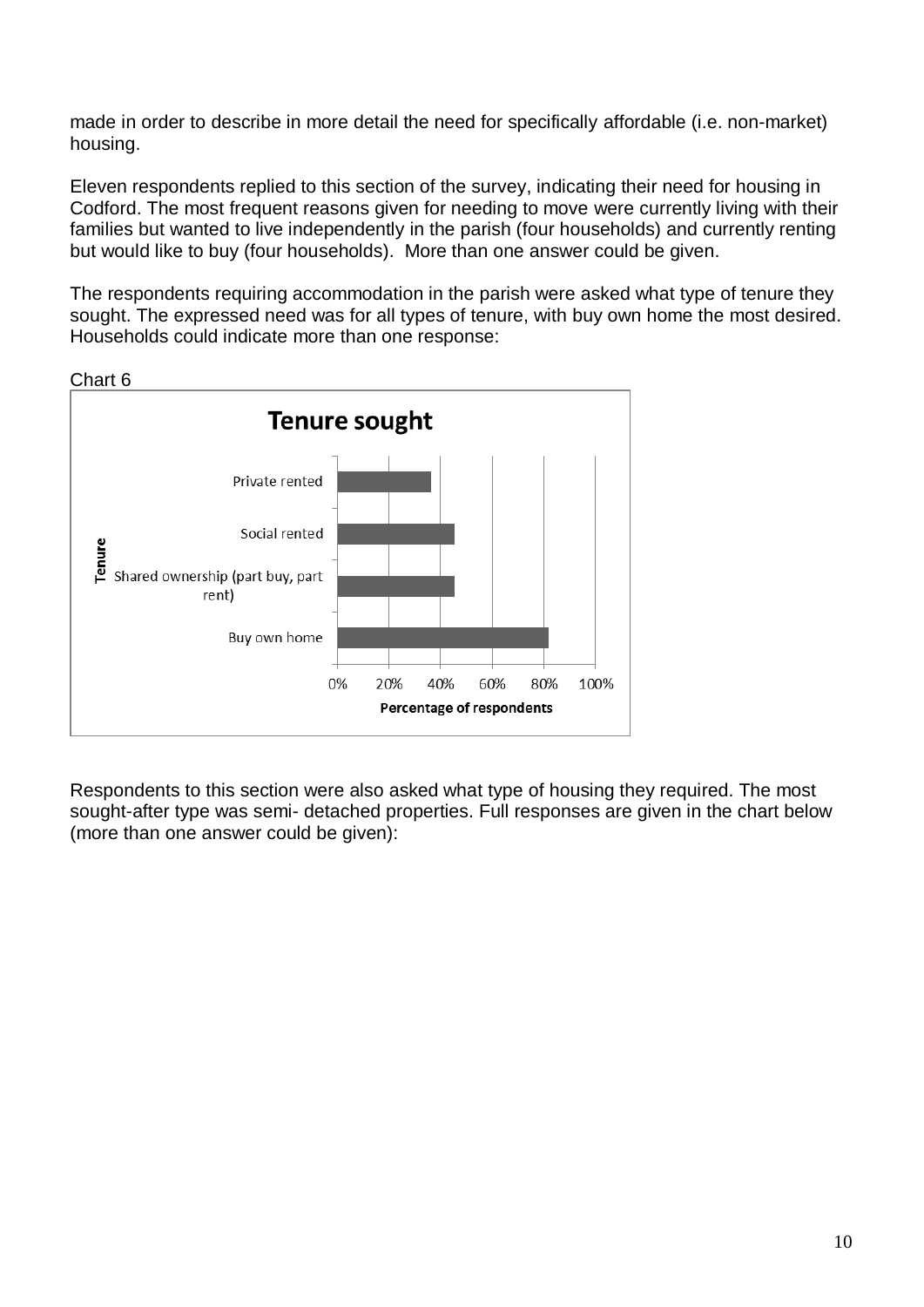

In terms of size, the most popular option was for two bedroom homes and respondents also expressed a need for properties with one, three and four bedrooms. No need was declared for homes with five or more bedrooms:



The respondents were then asked if there was a lack of suitable existing housing in Codford to meet their needs, to which ten of the eleven households answered 'yes'.

In order to assess the need for **affordable** housing in Codford, it is necessary to consider the equity, income and savings levels of respondents. Please note that due to the need to preserve the confidentiality of respondents, only a short summary of the financial assessment is presented below.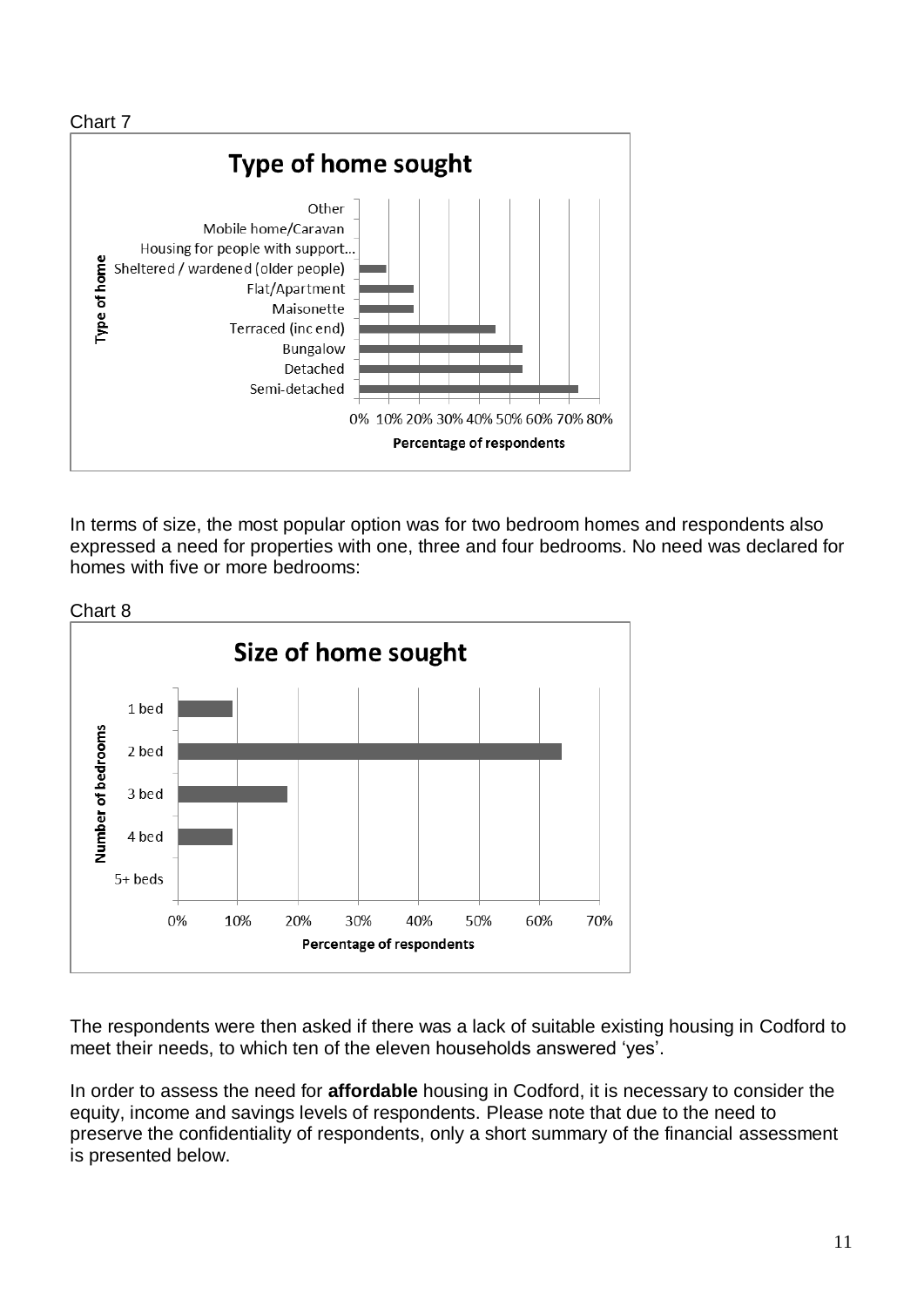Two of the households responding to this section of the survey reported having equity in an existing property, estimated levels of savings among the respondents was mixed with savings declared of more than £200,000 to under £2499. Two households declared no savings. Income levels were again mixed, two of the eleven households reported gross incomes of less £6,499pa, while two reported a gross household income of over £40,000pa. The median gross income bracket reported by the eleven respondents was £18,500-£19,999pa.

Comparing income, savings and equity levels with affordability in Codford suggests that five of the eleven households would require public assistance in order to achieve their required housing and so would be considered 'in housing need' as defined in Section 3 of this report. These households inform the recommendations of this survey for new affordable housing in Codford, presented in Section 8.

Of the remaining households, one did not declare any financial information and the data provided was inconsistent therefore we have been unable to determine the housing need for this household.

Three households expressed a desire to purchase alternative accommodation. On assessing levels of equity, savings and income an open market purchase was achievable to these households. Two of the three households requested two bedroom accommodation and one household expressed a need for three bedrooms. One of the three households expressed that there was not a shortage of suitable accommodation in the parish to meet its needs.

Two households expressed a desire to purchase a home only. However based on the income, savings and declared equity these households' aspirations were unachievable and did not meet the financial criteria for low cost home ownership. It should also be noted all of these households were considered to be adequately housed and so would not qualify for social rented housing. Therefore they are excluded from the recommendations of this report.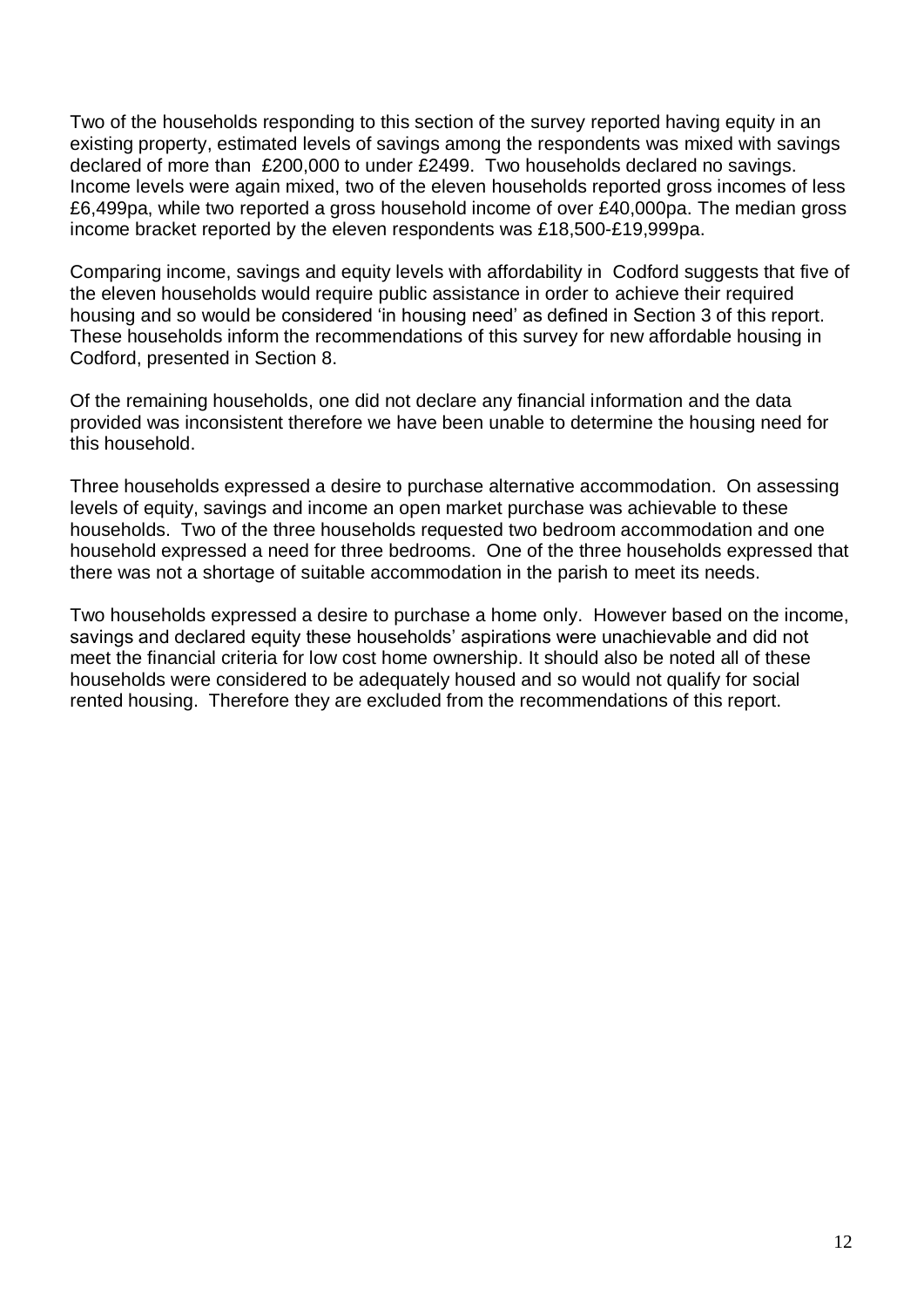#### **6. Affordability**

 $\overline{a}$ 

In order to investigate affordability, further research has been carried out on house prices in the area.

| <b>Bedrooms</b> | Dec 2018 |  |  |
|-----------------|----------|--|--|
| 1               | £151,000 |  |  |
| $\mathcal{P}$   | £216,400 |  |  |
| 3               | £277,900 |  |  |
|                 | £428,400 |  |  |
| 5+              | £652,900 |  |  |

It is possible to estimate the average property prices in the Codford area: $4$ 

#### **Example calculation for a mortgage**

Typically, a household making a single application can obtain a mortgage of 3.5 times their annual income, or 3x annual income for joint applications. Households would generally expect to need a deposit of around 15% of the total price.

If an average two-bedroom property sold in Codford cost £216,400 then a household may require £32,460 as a deposit. Annual household income would have to be at least £52,554 for a single applicant or £61,313 for joint applicants. The Annual Survey of Hours and Earnings indicates that the gross annual median income of employed persons in Wiltshire in 2016 was £28,329 $5$ 

- It would be unlikely that a household would be able to purchase a property in this parish without a large deposit, some equity in an existing property or a substantial income.
- First time buyers would generally struggle to meet the criteria necessary for obtaining their own home.
- In some cases intermediate housing (shared ownership or low cost market housing) would be a suitable option, whilst in other instances affordable rented accommodation would be appropriate.

<sup>4</sup> House price estimates from the Mouseprice local area guide to the BN12 postcode area, [www.mouseprice.com/area-guide/average-house-price/](http://www.mouseprice.com/area-guide/average-house-price/) . Please note that the BN12 postcode covers a wider

area than Codford parish and that there may be significant internal variation in house prices. 5 Annual Survey of Hours and Earnings, 2018, resident analysis. Gross annual pay of full time employed persons resident in Wiltshire, [www.nomisweb.co.uk](http://www.nomisweb.co.uk/) . Note that while the mortgage calculation refers to household income, i.e. to the combined income of all persons in the home, the ASHE figure refers to individual income.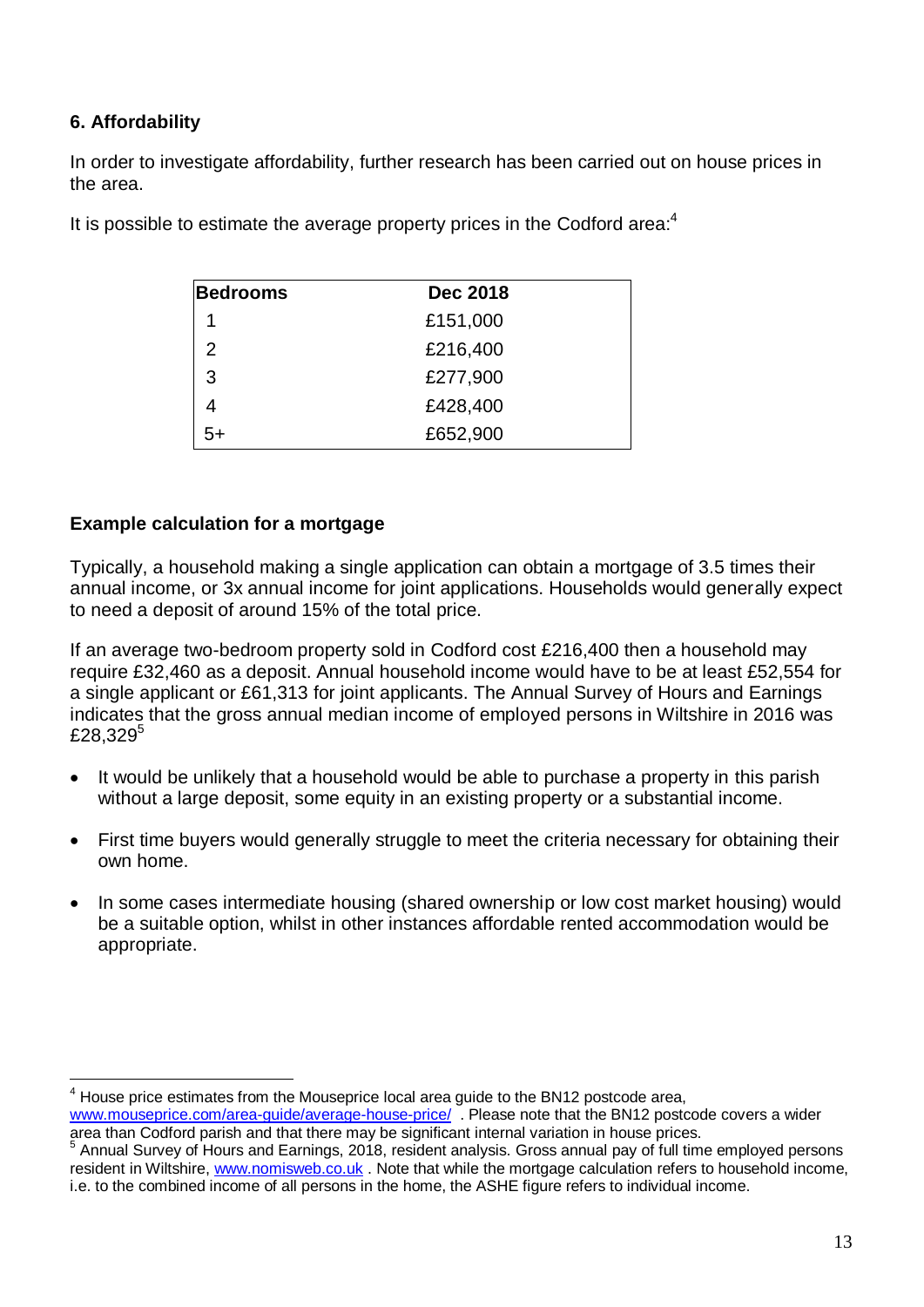#### **7. Summary**

This survey's recommendations (see Section 8 below) concentrate on those households who are unable to afford accommodation on the open market.

This is just a quarter of the research needed for this assessment: the Housing Register of Wiltshire Council, the local Strategic Housing Market Assessment and the advice from allocation staff who manage the Register must also be taken into account.

- In December 2018, there were four households on the Wiltshire Council Housing Register seeking affordable accommodation in Codford parish. Three households seeking one bedroom accommodation and one household seeking three bedroom accommodation. It should be noted that the housing register is not static and therefore any full assessment of housing need in the parish must take account the Register as it changes.<sup>6</sup>
- The 2011 Census recorded seventy six social homes in the parish.<sup>7</sup> These properties represent 20.1% of the total housing in Codford, which is higher than the Wiltshire affordable housing average of  $14.7\%$ .<sup>8</sup>
- The social housing in Codford had a 7.9% re-let rate in the past year. From the third quarter 2017 to the third quarter 2018 four social homes were re-let in the parish.<sup>9</sup>
- The low levels and turnover of social housing in the parish suggest that **very few** of the households responding to section two of this survey and in need of affordable accommodation could meet their needs through accessing the existing social housing of the parish.

 $\overline{a}$  $^6$  Wiltshire Council, Housing Strategy, live tables.

 $7$  Table QS405EW, 2011 Census: Tenure – Households, English parishes / Welsh communities.

<sup>&</sup>lt;sup>8</sup> Table QS405EW, 2011 Census: Tenure – Households, local authorities in England and Wales.

<sup>&</sup>lt;sup>9</sup> Wiltshire Council, Housing Strategy, live tables.